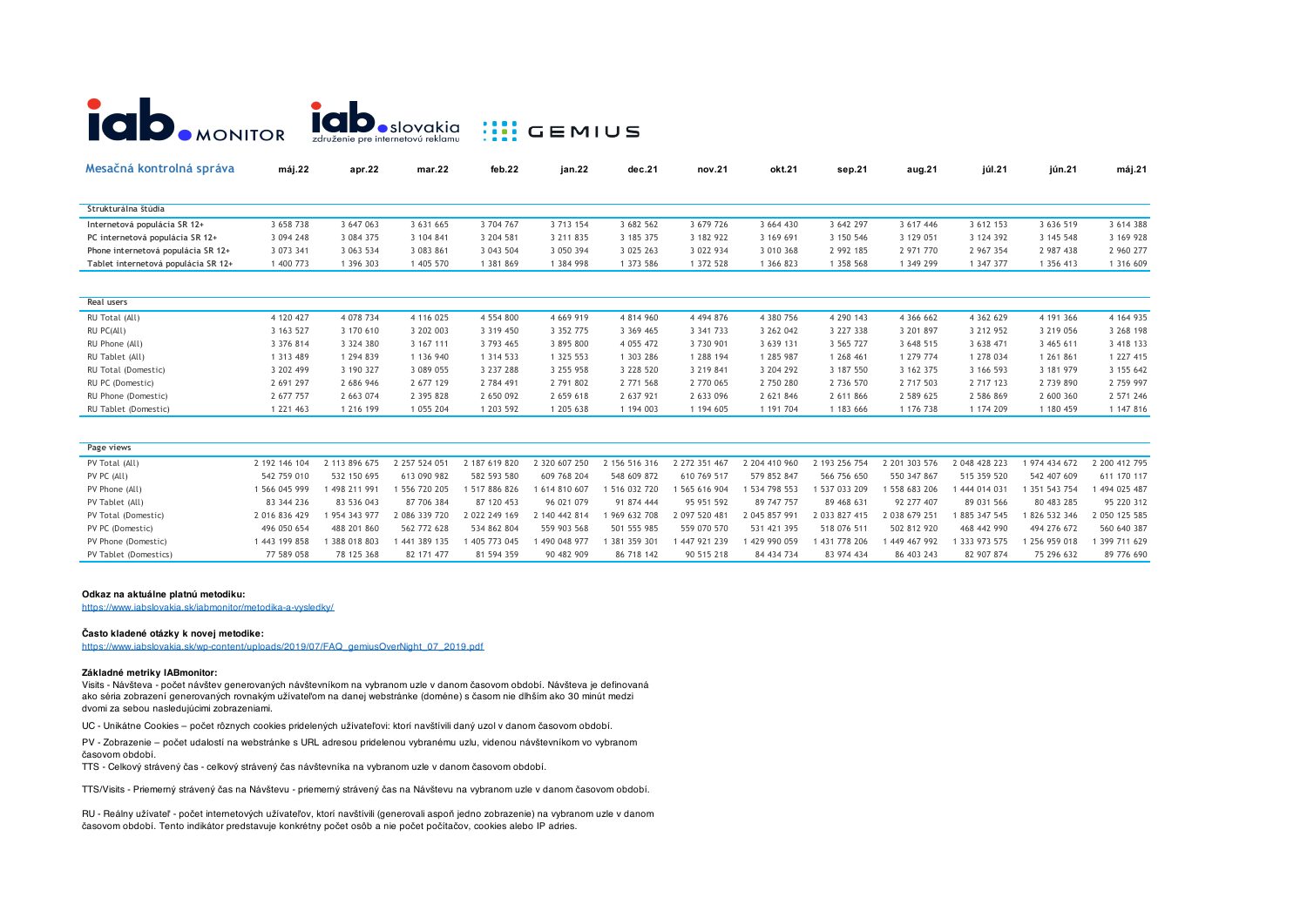|                                | máj.22          | browser                        | apr.22          | browser                        | mar.22          | browser                        | feb.22          | browser                        | jan.22          |
|--------------------------------|-----------------|--------------------------------|-----------------|--------------------------------|-----------------|--------------------------------|-----------------|--------------------------------|-----------------|
| browser                        | share of visits | browser                        | share of visits | browser                        | share of visits | browser                        | share of visits | browser                        | share of visits |
| Chrome Mobile 101.04           | 38.11%          | Chrome Mobile 100.04           | 38,16%          | Chrome Mobile 99.04            | 31.14%          | Chrome Mobile 98.04            | 34,98%          | Chrome Mobile 97.04            | 28.51%          |
| Facebook in-app Browser 326.00 | 12.14%          | Facebook in-app Browser 326.00 | 22,24%          | Facebook in-app Browser 326.00 | 22,87%          | Facebook in-app Browser 326.00 | 22,99%          | Chrome Mobile 96.04            | 18.73%          |
| Chrome 101.04                  | 10.01%          | Chrome 100.04                  | 12.15%          | Chrome Mobile 98.04            | 15.06%          | Chrome Mobile 97.04            | 11,77%          | Facebook in-app Browser 326.00 | 18,08%          |
| Facebook in-app Browser 326.10 | 7.61%           | Chrome Mobile 99.04            | 8.69%           | Chrome 99.04                   | 11.64%          | Chrome 98.04                   | 10.79%          | Chrome 97.04                   | 10.91%          |
| Chrome Mobile 100.04           | 5.32%           | Chrome 99.04                   | 2.79%           | Chrome 98.04                   | 3.72%           | Chrome 97.04                   | 4.58%           | Chrome 96.04                   | 4.83%           |
| Chrome 100.04                  | 3.24%           | Chrome Mobile 98.04            | 0.96%           | Chrome Mobile 96.04            | 1,01%           | Chrome Mobile 96.04            | 1,71%           | Facebook in-app Browser 326.10 | 4.77%           |
| Facebook in-app Browser 326.20 | 3.06%           | Chrome Mobile 101.04           | 0.93%           | Chrome Mobile 97.04            | 0.91%           | Application (Gemius SDK) 1.30  | 0.73%           | Chrome Mobile 89.04            | 0.81%           |
| Chrome Mobile 101.00           | 2.11%           | Application (Gemius SDK) 2.03  | 0,82%           | Application (Gemius SDK) 1.30  | 0.87%           | Chrome Mobile 89.04            | 0,59%           | Application (Gemius SDK) 1.30  | 0.74%           |
| Chrome Mobile 102.05           | 1.44%           | Application (Gemius SDK) 1.31  | 0.78%           | Application (Gemius SDK) 1.31  | 0,68%           | Opera 83.04                    | 0,59%           | Opera 82.04                    | 0.69%           |
| Application (Gemius SDK) 2.03  | 1,03%           | Chrome Mobile 96.04            | 0,72%           | Opera 84.04                    | 0,63%           | Safari Mobile 92.04            | 0,53%           | Chrome Mobile 95.04            | 0,55%           |

| device type           | share of visits | device type           | share of visits | device type           | share of visits | device type           | share of visits | device type           | share of visits |
|-----------------------|-----------------|-----------------------|-----------------|-----------------------|-----------------|-----------------------|-----------------|-----------------------|-----------------|
| Samsung               | 36,32%          | Samsung               | 35,39%          | Samsung               | 35,64%          | Samsung               | 35,48%          | Samsung               | 34,66%          |
| Xiaomi                | 25,70%          | Xiaomi                | 25,56%          | Xiaomi                | 25,30%          | Xiaomi                | 25,20%          | Xiaomi                | 25,06%          |
| Huawei                | 20,05%          | Huawei                | 20,79%          | Huawei                | 21,22%          | Huawei                | 21,86%          | Huawei                | 22,70%          |
| Motorola              | 5,54%           | Motorola              | 5,54%           | Motorola              | 5,49%           | Motorola              | 5,41%           | Motorola              | 5,44%           |
| Lenovo                | 2,19%           | Lenovo                | 2,35%           | Lenovo                | 2,32%           | Lenovo                | 2,39%           | Lenovo                | 2,52%           |
| Apple                 | 1,83%           | Apple                 | 1,76%           | Apple                 | 1,70%           | Apple                 | 1,50%           | Apple                 | 1,49%           |
| Oppo                  | 1,59%           | Oppo                  | 1,54%           | Oppo                  | 1,48%           | Oppo                  | 1,41%           | Oppo                  | 1,32%           |
| LG                    | 0,83%           | Device - unrecognized | 1,06%           | LG                    | 0,87%           | LG                    | 0,90%           | LG                    | 0,94%           |
| Sony                  | 0,80%           | LG                    | 0,85%           | Sony                  | 0,85%           | Sony                  | 0,87%           | Sony                  | 0,88%           |
| Device - unrecognized | 0.72%           | $S_{\Omega}$          | 0.83%           | Device - unrecognized | 0.80%           | Device - unreconnized | 0.77%           | Device - unrecognized | 0.80%           |

| device type           |                 | device type           |                 | device type           |                 | device type           |                 | device type           |                 |
|-----------------------|-----------------|-----------------------|-----------------|-----------------------|-----------------|-----------------------|-----------------|-----------------------|-----------------|
| device type           | share of visits | device type           | share of visits | device type           | share of visits | device type           | share of visits | device type           | share of visits |
| Samsung               | 36,32%          | Samsung               | 35,39%          | Samsung               | 35,64%          | Samsung               | 35,48%          | Samsung               | 34,66%          |
| Xiaomi                | 25,70%          | Xiaomi                | 25,56%          | Xiaomi                | 25,30%          | Xiaomi                | 25,20%          | Xiaomi                | 25,06%          |
| Huawei                | 20,05%          | Huawei                | 20,79%          | Huawei                | 21,22%          | Huawei                | 21,86%          | Huawei                | 22,70%          |
| Motorola              | 5,54%           | Motorola              | 5,54%           | Motorola              | 5,49%           | Motorola              | 5,41%           | Motorola              | 5,44%           |
| Lenovo                | 2,19%           | Lenovo                | 2,35%           | Lenovo                | 2,32%           | Lenovo                | 2,39%           | Lenovo                | 2,52%           |
| Apple                 | 1,83%           | Apple                 | 1,76%           | Apple                 | 1,70%           | Apple                 | 1,50%           | Apple                 | 1,49%           |
| Oppo                  | 1,59%           | Oppo                  | 1,54%           | Oppo                  | 1,48%           | Oppo                  | 1,41%           | Oppo                  | 1,32%           |
| LG                    | 0,83%           | Device - unrecognized | 1,06%           | LG                    | 0.87%           | LG                    | 0,90%           | LG                    | 0.94%           |
| Sony                  | 0,80%           | LG                    | 0,85%           | Sony                  | 0,85%           | Sony                  | 0,87%           | Sony                  | 0,88%           |
| Device - unrecognized | 0,72%           | Sony                  | 0,83%           | Device - unrecognized | 0,80%           | Device - unrecognized | 0,77%           | Device - unrecognized | 0,80%           |

| operating system | operating system | operating system | operating system | operating system |
|------------------|------------------|------------------|------------------|------------------|
|                  |                  |                  |                  |                  |

| onerating syst |  |  |
|----------------|--|--|

| operating system          | share of visits | operating system          | share of visits | operating system          | share of visits | operating system          | share of visits | operating system          | share of visits |
|---------------------------|-----------------|---------------------------|-----------------|---------------------------|-----------------|---------------------------|-----------------|---------------------------|-----------------|
| Android 11                | 26,97%          | Android 11                | 28,12%          | Android 11                | 28,96%          | Android 11                | 29,61%          | Android 11                | 31,15%          |
| Android 10 O              | 22,70%          | Android 10 Q              | 23,38%          | Android 10 O              | 23,81%          | Android 10 O              | 24,61%          | Android 10 O              | 25,52%          |
| Windows 10                | 13,29%          | Windows 10                | 13,35%          | Windows 10                | 13.88%          | Windows 10                | 13,72%          | Windows 10                | 13,37%          |
| Android 12                | 12,31%          | Android 9.x (Pie)         | 9,74%           | Android 9.x (Pie)         | 9,94%           | Android 9.x (Pie)         | 10,25%          | Android 9.x (Pie)         | 10,73%          |
| Android 9.x (Pie)         | 9,37%           | Android 12                | 9,56%           | Android 12                | 7.44%           | Android 12                | 5,40%           | Android 8.x (Oreo)        | 5,62%           |
| Android 8.x (Oreo)        | 4,79%           | Android 8.x (Oreo)        | 5,02%           | Android 8.x (Oreo)        | 5,13%           | Android 8.x (Oreo)        | 5,32%           | Android 7.x (Nougat)      | 3,13%           |
| Android 7.x (Nougat)      | 2,75%           | Android 7.x (Nougat)      | 2.73%           | Android 7.x (Nougat)      | 2.79%           | Android 7.x (Nougat)      | 2.92%           | Windows 7                 | 2,26%           |
| Windows 7                 | 1,93%           | Windows 7                 | 2,03%           | Windows 7                 | 2.13%           | Windows 7                 | 2,18%           | Android 6.x (Marshmallow) | 1,25%           |
| iOS 15.x                  | 1,12%           | Android 6.x (Marshmallow) | 1,03%           | Android 6.x (Marshmallow) | 1,07%           | Android 6.x (Marshmallow) | 1,14%           | Android 12                | 1,25%           |
| Android 6.x (Marshmallow) | 0,94%           | 10515.x                   | 1,01%           | iOS 15.x                  | 0.90%           | Windows 8.1               | 0.77%           | Linux                     | 1.22%           |

| screen size |                 | screen size |                 | screen size      |                 | screen size      |                 | screen size      |                 |
|-------------|-----------------|-------------|-----------------|------------------|-----------------|------------------|-----------------|------------------|-----------------|
| screen size | share of visits | screen size | share of visits | screen size      | share of visits | screen size      | share of visits | screen size      | share of visits |
| 360 x 780   | 8,28%           | 360 x 780   | 8,40%           | 360 x 780        | 8,49%           | 360 x 780        | 8,67%           | 360 x 780        | 8,84%           |
| 393 x 873   | 8,28%           | 412 x 915   | 7,91%           | 412 x 915        | 7,91%           | 412 x 915        | 7,92%           | 412 x 915        | 7,75%           |
| 412 x 915   | 8,02%           | 393 x 873   | 7,90%           | 393 x 873        | 7,52%           | 393 x 851        | 7,56%           | 393 x 851        | 7,72%           |
| 393 x 851   | 7,17%           | 393 x 851   | 7,36%           | 393 x 851        | 7.41%           | 393 x 873        | 7,23%           | $360 \times 640$ | 6,95%           |
| 360 x 800   | 7,14%           | 360 x 800   | 6,91%           | 360 x 800        | 6,71%           | $360 \times 640$ | 6,55%           | 393 x 873        | 6,83%           |
| 360 x 640   | 5,74%           | 360 x 640   | 6,06%           | $360 \times 640$ | 6,28%           | 360 x 800        | 6,50%           | 360 x 800        | 6,19%           |
| 1920 x 1080 | 5,30%           | 1920 x 1080 | 5,05%           | 1920 x 1080      | 5,37%           | 1920 x 1080      | 5,18%           | 1920 x 1080      | 4,91%           |
| 360 x 720   | 3,44%           | 360 x 720   | 3,61%           | $360 \times 720$ | 3,65%           | 360 x 720        | 3,77%           | 360 x 720        | 3,96%           |
| 360 x 760   | 3,36%           | 360 x 760   | 3,49%           | 360 x 760        | 3,56%           | 360 x 760        | 3,65%           | 360 x 760        | 3,79%           |
| 385 x 854   | 3,13%           | 1366 x 768  | 3,30%           | 1366 x 768       | 3,31%           | 1366 x 768       | 3,45%           | 1366 x 768       | 3,57%           |

| traffic source  |                 | traffic source  |                 | traffic source  |                 | traffic source  |                 | traffic source  |                 |
|-----------------|-----------------|-----------------|-----------------|-----------------|-----------------|-----------------|-----------------|-----------------|-----------------|
| traffic source  | share of visits | traffic source  | share of visits | traffic source  | share of visits | traffic source  | share of visits | traffic source  | share of visits |
| Direct referrer | 36,62%          | Direct referrer | 36,62%          | Direct referrer | 36,80%          | Direct referrer | 35,74%          | Direct referrer | 35,91%          |
| Social site     | 26,74%          | Social site     | 26.29%          | Social site     | 27,34%          | Social site     | 27.51%          | Social site     | 27,11%          |
| Search engine   | 25,34%          | Search engine   | 25,49%          | Search engine   | 24,21%          | Search engine   | 25, 18%         | Search engine   | 25,54%          |
| Referral        | 11,27%          | Referral        | 11,57%          | Referral        | 11,63%          | Referral        | 11,54%          | Referral        | 11,40%          |
| Campaign        | 0.02%           | Campaign        | 0.02%           | Campaign        | 0,01%           | Campaign        | 0,01%           | Campaign        | 0.02%           |
| Web directory   | 0,01%           | Web directory   | 0,01%           | Web directory   | 0,01%           | Web directory   | 0,01%           | Web directory   | 0.01%           |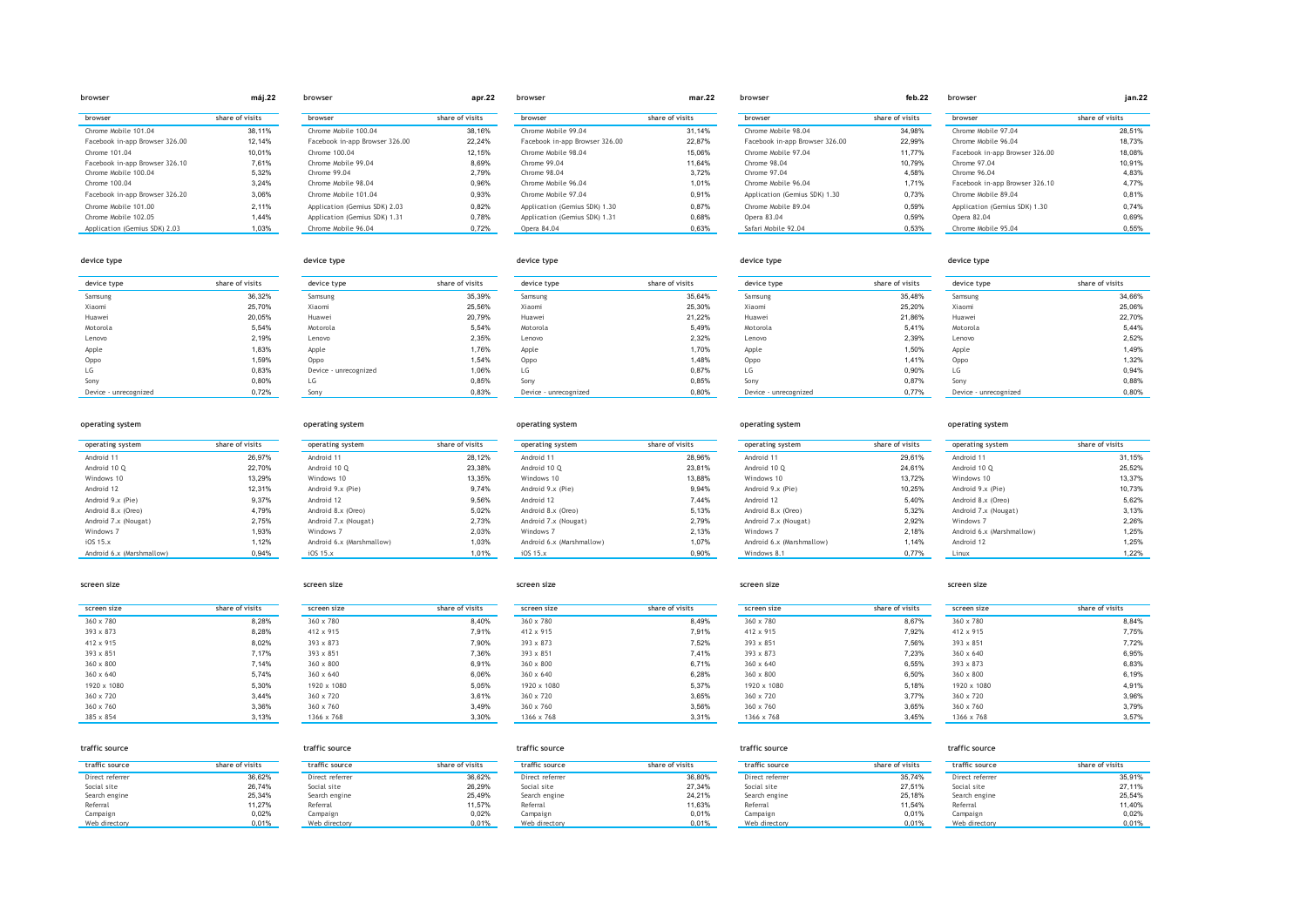| prowser                        | aec.z i         | prowser     |
|--------------------------------|-----------------|-------------|
| browser                        | share of visits | browser     |
| Chrome Mobile 96.04            | 46.27%          | Chrome Mo   |
| Facebook in-app Browser 326.00 | 21.93%          | Facebook i  |
| Chrome 96.04                   | 14.99%          | Chrome Mo   |
| Chrome Mobile 95.04            | 1.16%           | Chrome 95   |
| Chrome Mobile 94.04            | 0.97%           | Chrome Mo   |
| Chrome Mobile 89.04            | 0.67%           | Chrome 96   |
| Application (Gemius SDK) 1.30  | 0.67%           | Application |
| Chrome Mobile 92.04            | 0.56%           | Chrome Mo   |
| Chrome Mobile 87.04            | 0.55%           | Facebook i  |
| Chrome Mobile 81.04            | 0.49%           | Chrome Mo   |

| browser                        |                |
|--------------------------------|----------------|
| browser                        | share of vi    |
| Chrome Mobile 95.04            | 2              |
| Facebook in-app Browser 326.00 | $\overline{2}$ |
| Chrome Mobile 96.04            | 1              |
| Chrome 95.04                   |                |
| Chrome Mobile 94.04            |                |
| Chrome 96.04                   |                |
| Application (Gemius SDK) 1.30  |                |
| Chrome Mobile 92.04            |                |
| Facebook in-app Browser 326.10 |                |
| Chrome Mobile 93.04            |                |

| browser                        | okt.21          | browser                |
|--------------------------------|-----------------|------------------------|
| browser                        | share of visits | browser                |
| Chrome Mobile 94.04            | 40.35%          | Chrome Mobile 93.04    |
| Facebook in-app Browser 326.00 | 16.62%          | Facebook in-app Brows  |
| Chrome 94.04                   | 11.58%          | Chrome Mobile 92.04    |
| Facebook in-app Browser 326.10 | 4.64%           | Chrome 93.04           |
| Chrome Mobile 95.04            | 4.01%           | Chrome Mobile 94.04    |
| Chrome 95.04                   | 3.07%           | Chrome 92.04           |
| Chrome Mobile 93.04            | 2.37%           | Chrome 94.04           |
| Chrome Mobile 92.04            | 1.23%           | Application (Gemius SD |
| Application (Gemius SDK) 1.30  | 0.98%           | Chrome Mobile 91.04    |
| Chrome Mobile 89.04            | 0.71%           | Chrome Mobile 88.04    |
|                                |                 |                        |

| browser                        | dec.21          | browser                        | nov.21          | browser                        | okt.21          | browser                        | sep.21          | browser                        | aug.21          |
|--------------------------------|-----------------|--------------------------------|-----------------|--------------------------------|-----------------|--------------------------------|-----------------|--------------------------------|-----------------|
| browser                        | share of visits | browser                        | share of visits | browser                        | share of visits | browser                        | share of visits | browser                        | share of visits |
| Chrome Mobile 96.04            | 46.27%          | Chrome Mobile 95.04            | 23.70%          | Chrome Mobile 94.04            | 40,35%          | Chrome Mobile 93.04            | 32,02%          | Chrome Mobile 92.04            | 43.39%          |
| Facebook in-app Browser 326.00 | 21,93%          | Facebook in-app Browser 326.00 | 22,39%          | Facebook in-app Browser 326.00 | 16,62%          | Facebook in-app Browser 326.00 | 21,18%          | Facebook in-app Browser 326.00 | 16,23%          |
| Chrome 96.04                   | 14,99%          | Chrome Mobile 96.04            | 16.52%          | Chrome 94.04                   | 11,58%          | Chrome Mobile 92.04            | 10,86%          | Chrome 92.04                   | 12.97%          |
| Chrome Mobile 95.04            | 1,16%           | Chrome 95.04                   | 9.14%           | Facebook in-app Browser 326.10 | 4.64%           | Chrome 93.04                   | 10,12%          | Facebook in-app Browser 326.10 | 4.01%           |
| Chrome Mobile 94.04            | 0.97%           | Chrome Mobile 94.04            | 6.14%           | Chrome Mobile 95.04            | 4.01%           | Chrome Mobile 94.04            | 3,89%           | Samsung Browser 14.20          | 3,66%           |
| Chrome Mobile 89.04            | 0,67%           | Chrome 96.04                   | 5.91%           | Chrome 95.04                   | 3,07%           | Chrome 92.04                   | 2,99%           | Chrome Mobile 91.04            | 2,51%           |
| Application (Gemius SDK) 1.30  | 0,67%           | Application (Gemius SDK) 1.30  | 0.75%           | Chrome Mobile 93.04            | 2.37%           | Chrome 94.04                   | 1.59%           | Chrome Mobile 88.04            | 0.92%           |
| Chrome Mobile 92.04            | 0,56%           | Chrome Mobile 92.04            | 0.71%           | Chrome Mobile 92.04            | 1,23%           | Application (Gemius SDK) 1.30  | 1,09%           | Application (Gemius SDK) 1.30  | 0,88%           |
| Chrome Mobile 87.04            | 0,55%           | Facebook in-app Browser 326.10 | 0.70%           | Application (Gemius SDK) 1.30  | 0.98%           | Chrome Mobile 91.04            | 1.02%           | Chrome Mobile 90.04            | 0.75%           |
| Chrome Mobile 81.04            | 0.49%           | Chrome Mobile 93.04            | 0.66%           | Chrome Mobile 89.04            | 0.71%           | Chrome Mobile 88.04            | 0.86%           | Chrome Mobile 89.04            | 0.74%           |

## **device type device type device type device type device type device type share of visits device type share of visits device type share of visits device type share of visits device type share of visits** Samsung 33,68% Samsung 33,31% Samsung 33,02% Samsung 33,34% Samsung 35,96% Xiaomi 24,29% Huawei 24,64% Huawei 25,17% Huawei 25,88% Huawei 25,68% Huawei 23,69% Xiaomi 23,85% Xiaomi 23,50% Xiaomi 22,97% Xiaomi 21,49% Motorola 4,88% Motorola 4,37% Motorola 4,39% Motorola 4,47% Motorola 4,42% Lenovo 2,52% Device - unrecognized 2,87% Lenovo 2,40% Lenovo 2,36% Lenovo 2,34% Device - unrecognized 2,12% Lenovo 2,47% Device - unrecognized 2,38% Apple 1,972% 1,96% Apple 1,72% 1,72% 1,72% 1,72% 1,72% 1,72% 1,72% Apple 1,42% Apple 1,64% Apple 1,64% Apple 1,84% Device - unrecognized 1,89% Device - unrecognized 1,89% Device - unrecognized LG 1,27% LG 0,99% LG 1,01% LG 1,02% LG 1,02% Oppo 1,09% Sony 0,92% Sony 0,96% Sony 1,00% Sony 1,01% Sony 0,91% Oppo 0,91% Oppo 0,87% Oppo 0,83% Oppo 0,73%

| operating system               | share of visits |
|--------------------------------|-----------------|
|                                |                 |
| Android 11                     | 29.77%          |
| Android 10 O                   | 26.14%          |
| Windows 10                     | 12.98%          |
| Android 9.x (Pie)              | 11.42%          |
| Android 8.x (Oreo)             | 6.07%           |
| Android 7.x (Nougat)           | 3.43%           |
| Windows <sub>7</sub>           | 2.29%           |
| Linux                          | 1.69%           |
| Android 6.x (Marshmallow)      | 1.62%           |
| $h$ ndroid $F \vee$ (Lollinon) | 0.000L          |

| operating system          | share of visits | operating:  |
|---------------------------|-----------------|-------------|
| Android 10 O              | 27.14%          | Android 10  |
| Android 11                | 26.81%          | Android 11  |
| Windows 10                | 13, 17%         | Android 9.x |
| Android 9.x (Pie)         | 12.19%          | Windows 1   |
| Android 8.x (Oreo)        | 6.47%           | Android 8.x |
| Android 7.x (Nougat)      | 3.92%           | Android 7.x |
| Windows 7                 | 2.52%           | Windows 7   |
| Android 6.x (Marshmallow) | 1.50%           | Android 6.x |
| Android 5.x (Lollipop)    | 0.93%           | iOS 14.x    |
| Linuv                     | 0.87%           | Android 5 v |

### **operating system operating system operating system operating system operating system**

| operating system          | share of visits | operating system          | share of visits | operating system          | share of visits | operating system          | share of visits | operating system          | share of visits |
|---------------------------|-----------------|---------------------------|-----------------|---------------------------|-----------------|---------------------------|-----------------|---------------------------|-----------------|
| Android 11                | 29.77%          | Android 11                | 28,66%          | Android 10 O              | 27,14%          | Android 10 Q              | 28,50%          | Android 10 O              | 29,69%          |
| Android 10 O              | 26.14%          | Android 10 Q              | 26,49%          | Android 11                | 26,81%          | Android 11                | 24,98%          | Android 11                | 23,83%          |
| Windows 10                | 12.98%          | Windows 10                | 13.60%          | Windows 10                | 13, 17%         | Android 9.x (Pie)         | 12,76%          | Android 9.x (Pie)         | 13,40%          |
| Android 9.x (Pie)         | 11,42%          | Android 9.x (Pie)         | 11.82%          | Android 9.x (Pie)         | 12,19%          | Windows 10                | 12,65%          | Windows 10                | 11,59%          |
| Android 8.x (Oreo)        | 6,07%           | Android 8.x (Oreo)        | 6.29%           | Android 8.x (Oreo)        | 6,47%           | Android 8.x (Oreo)        | 6,74%           | Android 8.x (Oreo)        | 7,15%           |
| Android 7.x (Nougat)      | 3,43%           | Android 7.x (Nougat)      | 3.56%           | Android 7.x (Nougat)      | 3,92%           | Android 7.x (Nougat)      | 3,93%           | Android 7.x (Nougat)      | 4.15%           |
| Windows 7                 | 2.29%           | Windows 7                 | 2.42%           | Windows 7                 | 2.52%           | Windows 7                 | 2.57%           | Windows 7                 | 2,47%           |
| Linux                     | 1.69%           | Android 6.x (Marshmallow) | 1.44%           | Android 6.x (Marshmallow) | 1.50%           | Android 6.x (Marshmallow) | 1,58%           | Android 6.x (Marshmallow) | 1.70%           |
| Android 6.x (Marshmallow) | 1.62%           | Android 5.x (Lollipop)    | 0.93%           | Android 5.x (Lollipop)    | 0,93%           | iOS 14.x                  | 1,09%           | Android 5.x (Lollipop)    | 1,07%           |
| Android 5.x (Lollipop)    | 0.90%           | Windows 8.1               | 0.84%           | Linux                     | 0.87%           | Android 5.x (Lollipop)    | 0.99%           | iOS 14.x                  | 0.96%           |

### **screen size screen size screen size screen size screen size**

| screen size      | share of visits | screen size      | sh |
|------------------|-----------------|------------------|----|
| 360 x 780        | 9.17%           | 360 x 780        |    |
| $393 \times 851$ | 7.85%           | $360 \times 640$ |    |
| $360 \times 640$ | 7.70%           | 393 x 851        |    |
| 412 x 915        | 7.52%           | 412 x 915        |    |
| 393 x 873        | 6.08%           | 393 x 873        |    |
| $360 \times 800$ | 5.73%           | 360 x 800        |    |
| 1920 x 1080      | 4.70%           | 1920 x 1080      |    |
| $360 \times 720$ | 4.22%           | $360 \times 720$ |    |
| $360 \times 760$ | 3.98%           | $360 \times 760$ |    |
| 1366 x 768       | 3.60%           | 1366 x 768       |    |

| screen size | share of visits | screen size      | share of visits | screen size      | share of visits | screen size      | share of visits | screen size      | share of visits |
|-------------|-----------------|------------------|-----------------|------------------|-----------------|------------------|-----------------|------------------|-----------------|
| 360 x 780   | 9,17%           | 360 x 780        | 9,40%           | 360 x 780        | 9,49%           | 360 x 780        | 9,81%           | 360 x 780        | 10,23%          |
| 393 x 851   | 7,85%           | $360 \times 640$ | 8,08%           | $360 \times 640$ | 8,35%           | 360 x 640        | 8,81%           | 360 x 640        | 9,63%           |
| 360 x 640   | 7.70%           | $393 \times 851$ | 7.85%           | $393 \times 851$ | 7,83%           | 393 x 851        | 7.82%           | 412 x 915        | 7,61%           |
| 412 x 915   | 7.52%           | $412 \times 915$ | 7.42%           | 412 x 915        | 7,20%           | 412 x 915        | 7,19%           | $393 \times 851$ | 7,56%           |
| 393 x 873   | 6.08%           | $393 \times 873$ | 5.50%           | 1920 x 1080      | 5,15%           | 1920 x 1080      | 5,07%           | 1920 x 1080      | 4.67%           |
| 360 x 800   | 5,73%           | 360 x 800        | 5.27%           | $393 \times 873$ | 5,04%           | $393 \times 873$ | 4,62%           | 360 x 720        | 4,65%           |
| 1920 x 1080 | 4.70%           | 1920 x 1080      | 5,04%           | $360 \times 800$ | 4,88%           | 360 x 800        | 4,60%           | 360 x 760        | 4,54%           |
| 360 x 720   | 4.22%           | 360 x 720        | 4.32%           | 360 x 720        | 4.41%           | 360 x 720        | 4.55%           | 360 x 800        | 4.52%           |
| 360 x 760   | 3.98%           | 360 x 760        | 4.10%           | $360 \times 760$ | 4.24%           | 360 x 760        | 4.41%           | $393 \times 873$ | 4.01%           |
| 1366 x 768  | 3,60%           | 1366 x 768       | 3.69%           | 1366 x 768       | 3,61%           | 1366 x 768       | 3,51%           | 360 x 771        | 3,43%           |

### **traffic source traffic source traffic source traffic source traffic source traffic source share of visits traffic source share of visits traffic source share of visits traffic source share of visits traffic source share of visits** Direct referrer 36,79% Direct referrer 38,18% Direct referrer 36,80% Direct referrer 37,78% Direct referrer 37,78% Direct referrer 38,18% 38,18% Direct referrer 38,18% Direct referrer 38,18% Direct referrer 38,18% Direct r Social site 26,66% Social site 27,55% Social site 25,72% Social site 26,39% Social site 25,96% Search engine 25,55% Search engine 24,40% Search engine 24,77% Search engine 24,16% Search engine 24,12% Referral 10,97% Referral 11,23% Referral 11,24% Referral 11,54% Referral 11,64% Referral 11,64% Referral 11,64% Referral 11,71% Campaign 0,02% Campaign 0,01% Campaign 0,01% Campaign 0,01% Campaign 0,01% Web directory 0,01% Web directory 0,01% Web directory 0,01% Web directory 0,01% Web directory 0,01% Web directory 0,01% Web directory